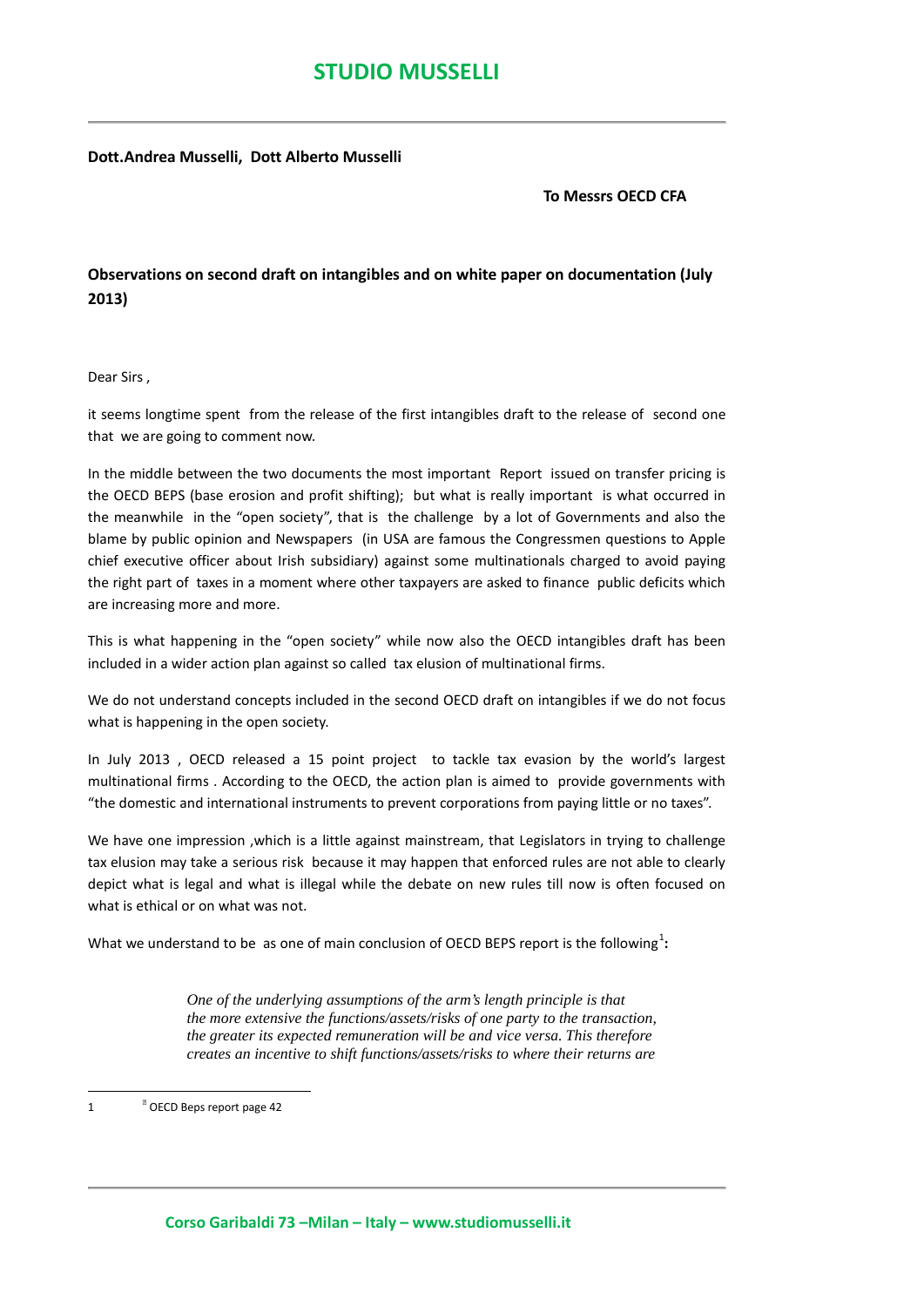*taxed more favorably. While it may be difficult to shift underlying functions, the risks and ownership of tangible and intangible assets may, by their very nature, be easier to shift. Many corporate tax structures focus on allocating significant risks and hard-to-value intangibles to low-tax jurisdictions, where their returns may benefit from a favorable tax regime. Such arrangements may result in or contribute to BEPS.*

*Shifting income through transfer pricing arrangements related to the contractual allocation of risks and intangibles often involves thorny questions. One basic question involves the circumstances under which a taxpayer's particular allocation of risk should be accepted. Transfer pricing under the arm's length standard generally respects the risk allocations adopted by related parties. Such risk allocation and the income allocation consequences asserted to follow from them can become a source of controversy.* 

While We share the analysis done till this moment we (humbly) do not fully share the following part of BEPS report<sup>[2](#page-1-0)</sup>.

> *The evaluation of risk often involves discussions regarding whether, in fact, a lowtax Transferee of intangibles should be treated as having borne, on behalf of the MNE group, significant risks related to the development and use of the intangibles in commercial operations. Such arguments put stress on the ability of tax administrations to examine the substance of such arrangements, and determine whether the results of such arrangements, viewed in their totality, are consistent with policy norms (i.e. avoidance of inappropriate base erosion).*

Here it's introduced the role of Low Tax Jurisdictions; but the introduction at this moment of this concept may induce to give focus just to the tax rates applied in a specified Country while we think that the evaluation of risk must be a concept to be defined in any case , regardless if are involved companies located in Tax Heavens**, being connected with the essence of the arm's length principle**. We also note that the BEPS report sentence, that we do not fully share and that we above mentioned , is contradictory with what is affirmed in the current text of OECD Transfer pricing guidelines (extracted from 2010 OECD TP G for MNEs and TAs para 9.182)

> *Provided functions, assets and/or risks are actually transferred, it can be commercially rational from an Article 9 perspective for an MNE group to restructure in order to obtain tax savings.*

Obviously Governments , and OECD, may change the above rule or limit its the enforcement when no transactions with Low Tax Jurisdictions are involved but ,as we drafted before, we think that in so doing Legislator is going to modify the essence (and not a marginal part) of the arm's length principle.

Risk assessment is at the core of the arm's length standard.

Are firms allowed to freely locate risk among entities ?

We think that the arm's length standard implies the freedom of firms to locate risks as above mentioned and the real problem is that the allocation of risk must be **a true allocation of risk** ; therefore the allocation of risk has to be done at a moment when events which determine the different possible results (losses or profits) of the integrated business are not occurred ( the risk is already current at the allocation moment).

More, the problem in front of Legislator is to rule about the asymmetric information on business events between firms and Governments : firms have full availability about information of their

<span id="page-1-0"></span> <sup>2</sup> OECD Beps report page 42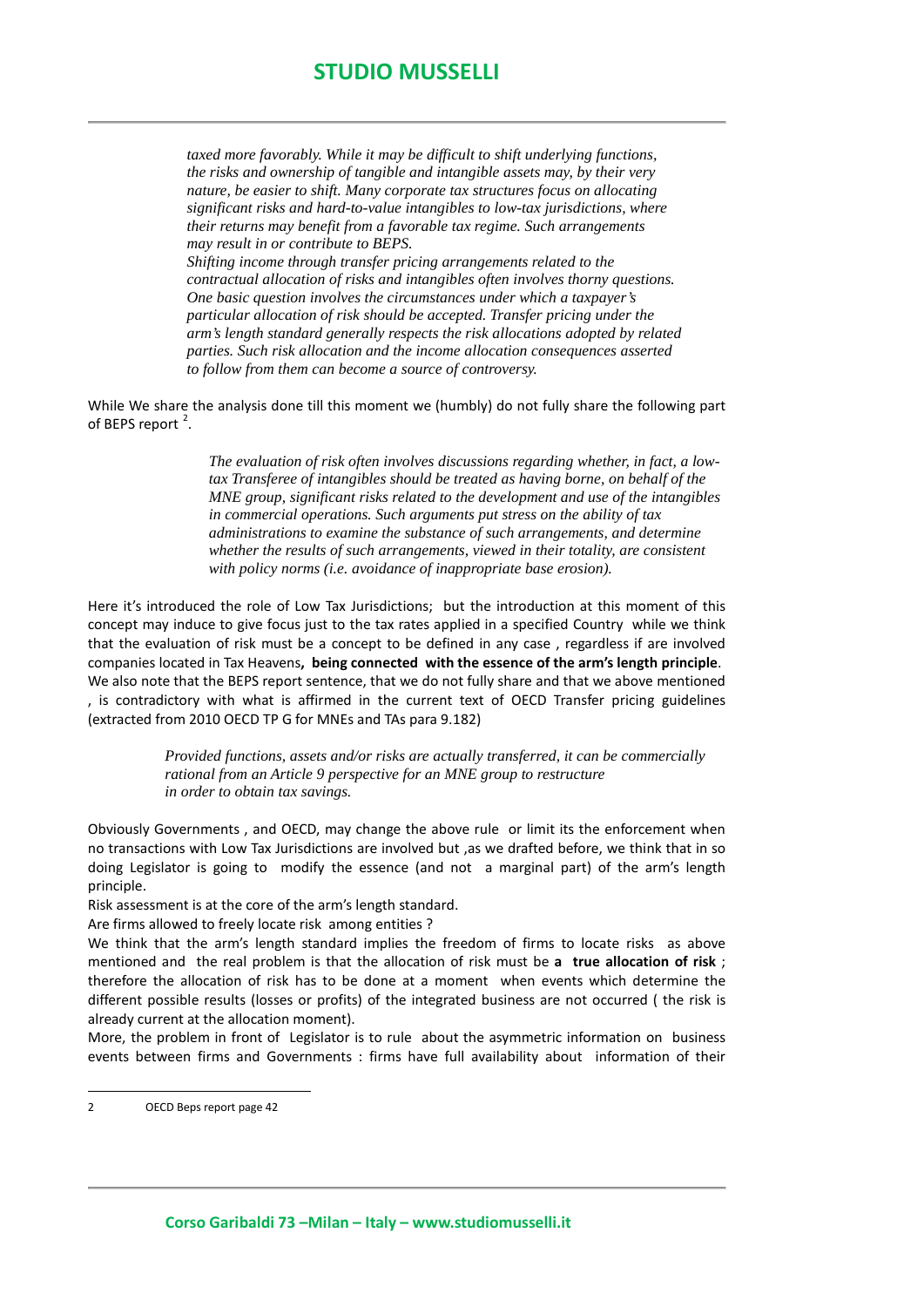## **STUDIO MUSSELLI**

business while Governments do not have ; Governments may only observe some facts but have no access to projected results of the business and so same Governments are not able to evaluate business risks; furthermore when they ask to firms to display risk conditions they may think that those information are displayed only to elude an heavy tax burden. Governments might be sure that before of Tax audits (generally managed years after the transactions , and so when risks are over) the multinational business audited was a risky business (in the economic sense of the term , where more results are possible events) .

All these problems are at the core of the arm's length standard and intangibles project of OECD might, at the end of the project, might come to enforce clear rules to be applied by firms and Governments. Some days ago is dead Nobel professor Ronald Coase , who was a master in illustrating which is the nature of the firm (suppressing market and implementing hierarchy) : groups are often nothing other that a sole firm performing an integrated business.

Let us call back what we wrote in a recent paper (with Andrea Fusaro) about artificial versus arm's length allocation of risks.<sup>[3](#page-2-0)</sup>

- OECD Report on base erosion and profit shifting focuses risk allocation as a key transfer pricing problem: without circumlocution a group may locate low risk profile affiliates in High tax Countries and high risk profile affiliates in Low tax Countries<sup>[4](#page-2-1)</sup>.
- Measures are already current against what Governments might consider an artificial risk shifting: high tax Countries enforces for some jurisdictions (classified as Tax heavens) Controlled foreign corporation legislations which generally prevail on transfer pricing rules, further measures are against corporations owning intangibles via cost share and targeted to license them, chapter IX of Guidelines asks some specific conditions for "validating" the taxpayer risk exposure (i.e. the company must hire key staff in managing risks, the company must have financial capacity to bear risks ) debt – equity ratios ,sometimes ,might prevent financial fiscal arbitration ,and so on .
- If the measures are not sufficient others can be taken but that must be done in a clear mode in a way firms and Administrations are able to understand, before of making-auditing a business, which is the artificial risk shifting in contrast to the risk allocating which is classifiable as structured in ALP (arm's length principle) compliance.
- **Entrepreneurial (in the sense above mentioned) risk exposure , reward to affiliates in compliance with risk exposure and possibility to freely allocate risks between affiliates ,as independent parties would do, are basic features of ALP**[5](#page-2-2) **. In locating firms (affiliates for Groups) ,**

<span id="page-2-2"></span>5<sup>®</sup> Extracts from current (2010) OECD Transfer pricing guidelines for MNEs and TAs

9.181. Under Article 9 of the OECD Model Tax Convention, the fact that a business restructuring arrangement is motivated by a purpose of obtaining tax benefits does not of itself warrant a conclusion that it is a non-arm's length arrangement [As indicated at paragraph 9.8, domestic anti-abuse rules are not within the scope of this chapter.] The presence of a tax motive or

<span id="page-2-0"></span><sup>&</sup>lt;sup>3</sup> Andrea Musselli and Andrea Fusaro, Profit shifting and certainty on allocation of intangibles 04/13 Transfer Pricing International Journal ,BNA ISSN 2042-8154 1

<span id="page-2-1"></span> $\overline{4}$ <sup>a</sup> So explicitly the BEPS Report, "There are a number of examples of risk allocations that can be undertaken under the arm's length principle between members of an affiliated group (*e.g.* low-risk manufacturing and distribution, contract R&D and captive insurance). Under each of these models, the principal/insurer could be located in a low-tax jurisdiction, and the service provider/insured located in a high-tax jurisdiction" (see Report , page 42).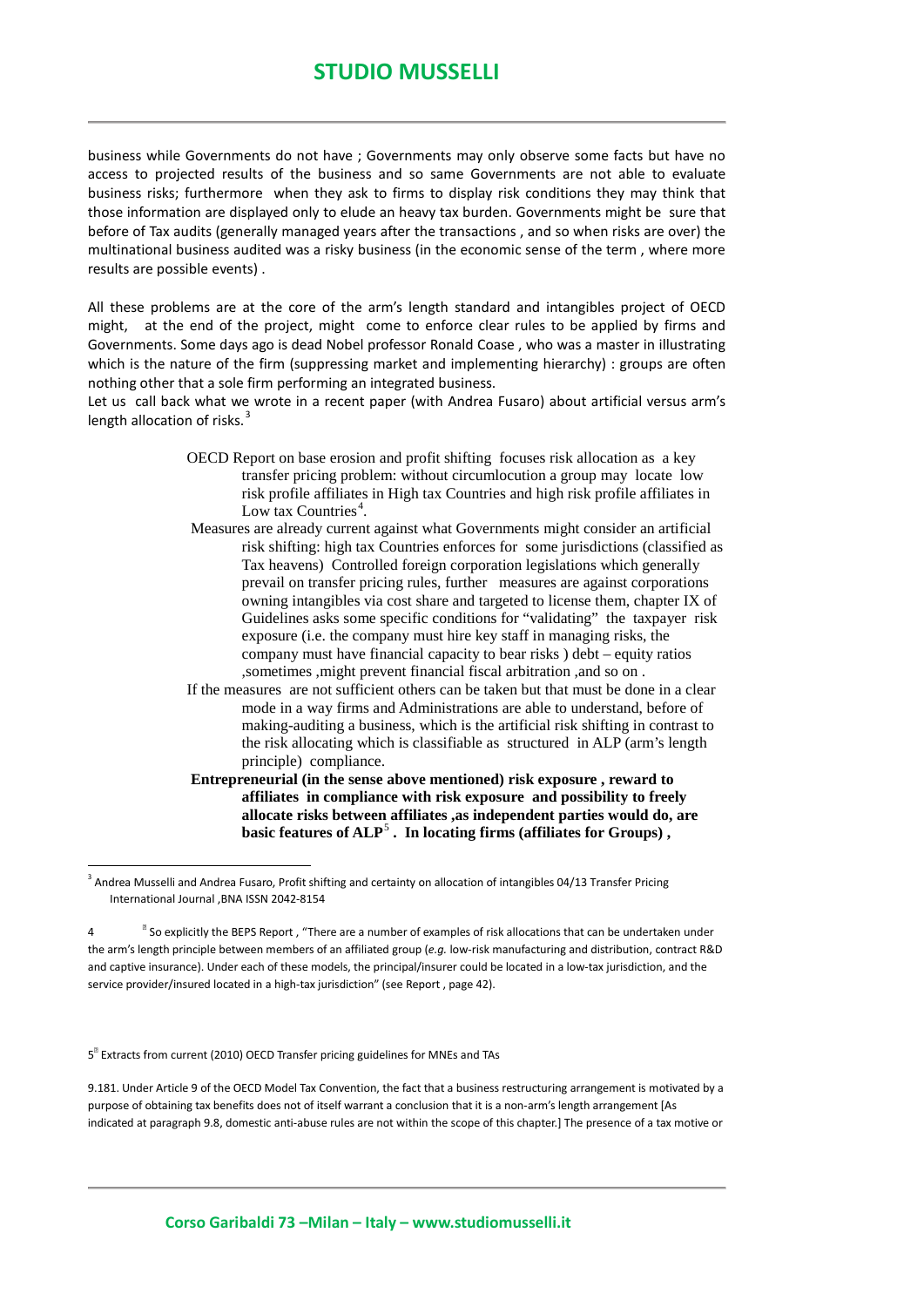**investments and risks pertinent to those firms, independent parties would also consider (maybe not only) the level of income taxation.** 

- **Is it true that into the social institution called capitalism entrepreneurial profit is the reward, first of all ,of assumed risks and not of material asset investments or of expenses incurred (like it would be if a fixed formula was current)?**
- **The fact finding about which level of risks are in front of businesses may become questionable between firms and Administrations an so administrative rules may simplify that assessment but we are going to doubt that is coming at stake a philosophical deliberation : do Countries still want to agree the ALP?**
- **Clear rules are enforceable for stopping what is considered an abusive allocation of risk but Governments seriously must think about their willing to still agree ALP , because peculiarities added to the general and basic ALP rule , as we resumed it above, are becoming more and more** for that we can question if a general ALP rule still exist and if it still will exist given future taxation projects.
- The playing field is quite complicate for tax experts too but we repeat that the fundamental feature a (an international) taxation system must grant to firms and to Administrations too is certainty of rules application. Legislators have full right (that's self evident) crack down some behaviours qualified as artificial risk shifting but they have also the burden that this ban ends to becomes a proper list of banned behaviours which are clearly specified in advance of making a business (for firms) and an audit (for Administrations).

Now We make a simple example of what we fear on respect of the intangibles draft which is at focus . Web multinationals are severely scrutinized by Governments because they pay a so low global amount of taxes.

This target (it has been historically proved) was reached by intermediating (like ham in a sandwich) some companies located in European Countries (strictly "connected" with other ones located in a Tax Heaven) between mother company ,inventing products or services and distribution companies ,selling those products.

But when clear rules will be enforced in banning the role of low tax companies in the middle of the integrated business of producing and selling goods or services<sup>[6](#page-3-0)</sup> the Legislators will have to give a clear answer to the question : where the profits are? Are profits of web multinationals firms generated in selling jurisdictions or in mother company jurisdiction?

We try to analyze what intangibles draft provides (obviously in our humbly opinion) about this answer: the concept for distribution - marketing companies is that if they act as an agent without taking risk in penetrating new markets the profits are generated outside selling markets.

But why , if this is the rule, some European Governments are studying measures for that selling market companies will be able to share part of global profits of the business at less for web

 purpose does not of itself justify non-recognition of the parties' characterisation or structuring of the arrangement under paragraphs 1.64 to 1.69.

9.182.Provided functions, assets and/or risks are actually transferred, it can be commercially rational from an Article 9 perspective for an MNE group to restructure in order to obtain tax savings. However, this is not relevant to whether the arm's length principle is satisfied at the entity level for a taxpayer affected by the restructuring (see paragraph 9.178).

<span id="page-3-0"></span> $6 \qquad \qquad ^{\circ}$  $^{\text{B}}$  Is this case we are projecting a forced (but necessary) interpretation of the arm's length standard just planned to prevent location of companies in Tax Heavens (aimed only to reduce global level of taxation) ?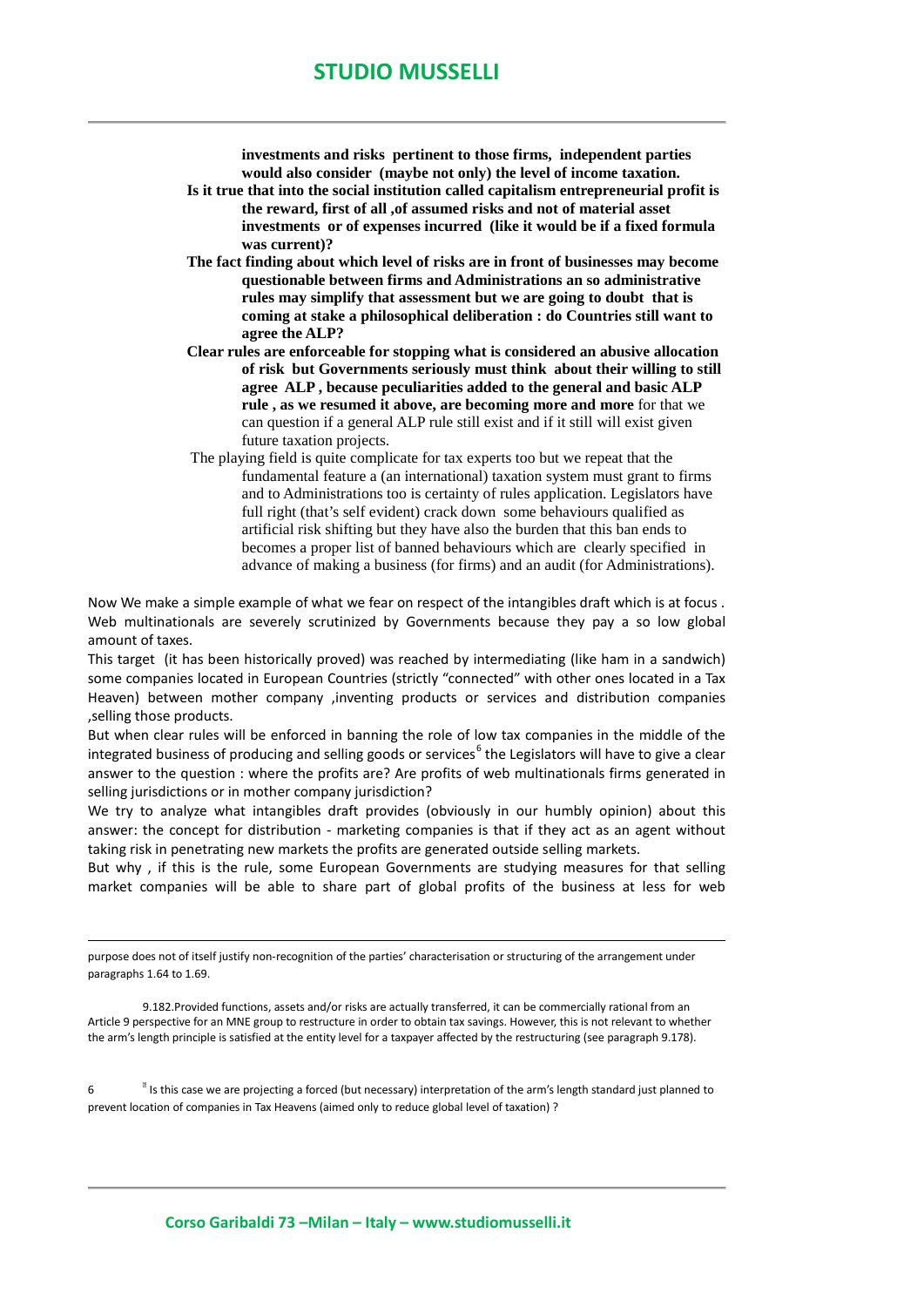businesses? Do these rules create conflicts with Governments allowed to tax inventing companies of web business?

But now we come to what we see to be another problem in front of legislator and which is equally dangerous ,in our opinion, as to the one above mentioned : we allude to the fact that when a clear rule for marketing companies is enforced (abstract rule), the part of the intangibles draft providing examples must give solutions and guidance not to rare cases but to frequent cases that will come to attention of firms and Administrations and which needs to be subsumed to the abstract rule that we mentioned before.

We better explain what we want to say: examples seem tailored on specific assumptions that are seldom current in real cases to the attention of firms and Governments, while they do not give a clear rule for most of cases current in reality when distributor remuneration is calculated with a profit measure extracted by comparables, and full information about marketing arrangements between producer and distributor are not available. Here we say again what we commented for the first  $dr$ aft<sup>[7](#page-4-0)</sup>.

## *The first target is to give a clear rule for the marketing agent distributor (also when are not available comparable arrangements).*

*Here it's possible a simple rule whose compliance with is tested also ex post transactions during an Administration audit managed years later those transactions.*

*When a "normal" net profit return (maybe tested to what is gained by independent "normal" distributors or also by a provider of "similar services" extracted by databases) has been left in the hands of the distributor for each audited period , the Administrations have an incontrovertible evidence that marketing expenses (if any have been assumed) have been borne not at the risk of the distributor . This assessment becomes an (historical) question of fact (irrespective of contracts) and is able to solve a lot of real cases , where eventual returns (profits or losses) from name (intangible) development, if any, are attributable to foreign producer and not to distributor. This will avoid litigations in a case where the plain application of ALP can come only to mentioned conclusion. Example 3 [this is the number used in the first draft on intangibles] must give a solution not only when comparable arrangements of distribution are available but also when they are not.*

*The fact that in example 3 the Legislator specifies that marketing expenses have enhanced the group commercial name may create misunderstandings : the rule about the marketing agent correctly might conclude that distributor remuneration is irrespective of what happens about the promoted name and so the same rule would have been applied also if the name exploitation would have resulted in a failure.*

• *When comparable independent arrangements on distributor are not available and the distributor is not a mere marketing agent of the producer the role of normal marketer versus the abnormal marketer [8](#page-4-1) must be depicted with more details in reference of what is present now in the draft which seems to base that partition on presence of comparable independent distributorship agreements.*

<span id="page-4-0"></span> $7$  See Andrea Musselli observation on OECD public consultation on the first intangibles draft

<span id="page-4-1"></span> $\mathbf{g}$  $^{\text{B}}$  A lot of litigations between firms and Administrations and between Administrations of different countries currently are just due to different interpretation of the excessive versus normal level of marketing expenses of the distributor ; clear words also when comparable independent arrangements are not available are necessary…….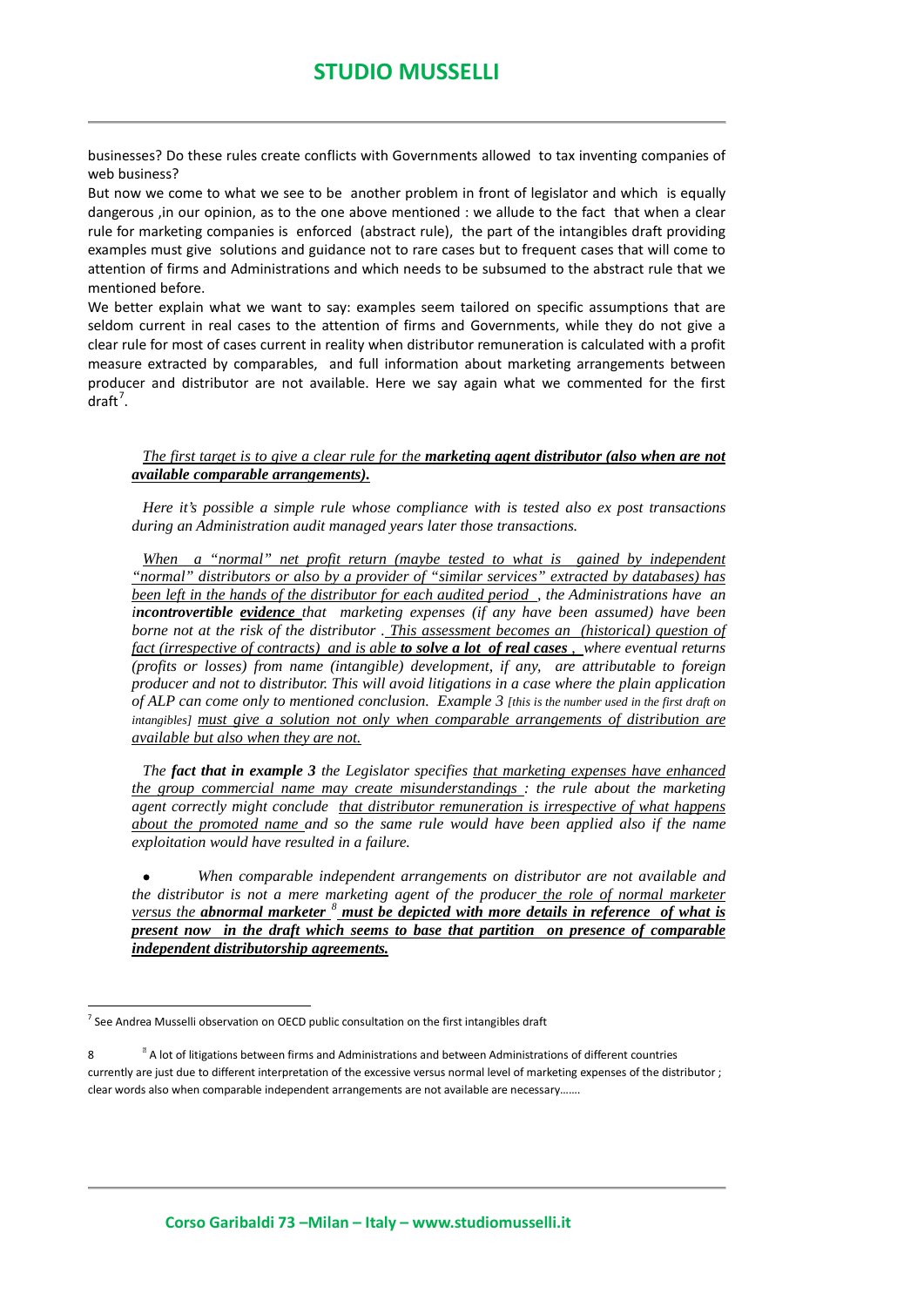*I think that if these details are not provided firms and Administrations and also Administrations of different Countries will litigate a lot about the notion of "excessive marketing" of the distributor (just when comparable independent agreements are not available and about the identification of normality or abnormality of marketing).*

• *We think that in the draft regulation is also absent an example of when distributor cannot develop marketing intangibles just cause marketing may be managed without risk (further cases of periodic adjustments)! This is an analysis ending to (periodic adjustment concept) necessity to agree only short terms contracts between producer and distributor.*

*We allude to cases where the value is on side of the patent producer and when challenges to eventual sharing of value between producer and distributor should be moved (when income is not appropriately assigned to him) just by Administrations charged to tax that foreign producer. The starting point of such an analysis must be the detection of the situation when real risks are in front of integrated business and when they are not , so to understand if marketing presents those purported risks which are considered current only with the sentence , included in examples, that the "commercial name is not known in the distributor market"[9](#page-5-0) (and then the positive effect of marketing is current with the sentence that " the name has become well established") ……… also when the name is not known is possible to manage marketing ,under an integrated business, in a way to reduce risks[10](#page-5-1)!*

• *We think also that OECD might run in detail a new fundamental example with another case where it is not appropriate, similarly to previous point of view, to refer only to the distributor's activity when determining an appropriate transfer price[11](#page-5-2) and where intangibles on producing side are valuable and to be taken in account! Here I must give a pattern about how to value marketing intangibles (when some authors even consider they do not exist!) in the context of an integrated business for that without a valuable product , marketing can do nothing (or , that is the same thing "marketing is a routinary activity , aimed only to inform customers about product features").* 

*The starting point must be an assessment of risks assumed by a distributor related to risks already assumed by the manufacturer (or, with same results, the total risks of the integrated business): one estimator is faced with an eventual marketing intangible to be developed by distributor that must be connected to the intangibles developed on the production side. This must be a clear pattern, able to divide cases when it is sufficient to look at the sole distributor side to project a remuneration rule and when this is not correct . Concepts to build such a rule are identifiable in assessing that when marketing costs are put at risk, many times ,valuable bottleneck inputs have been created on production side just because , usually,* 

<span id="page-5-2"></span> $11$  $\textsuperscript{B}$  In example 5 [number referred to the old draft on intangibles] of the draft Administration is allowed to split combined profit of producer and distributor but I think that just the example may give more details in that

<span id="page-5-0"></span> $\overline{9}$ For details about the fact that the name was not known (and then successfully developed) see back point 26.

<span id="page-5-1"></span> $10$  I newly call back (I beg your pardon) that Horstmann and Markusen, *[Exploring New Markets: Direct Investment, Contractual Relationships, and the Multinational Enterprise*, 37 Int'l Econ. Rev.1 (1996)] suggests real behaviors of multinational enterprises in order to limit risks in exploring new markets ; the name is not known but some behaviors are targeted to limit risks in the new market (companies which will enter foreign markets in the presence of uncertain demand might prefer to explore the new market through "independent" licensees rather than affiliates, in order to avoid fixed set-up expenditures; an incentive remuneration must be granted to that licensee for inducing a truthful revelation regarding the state of the demand in the particular market)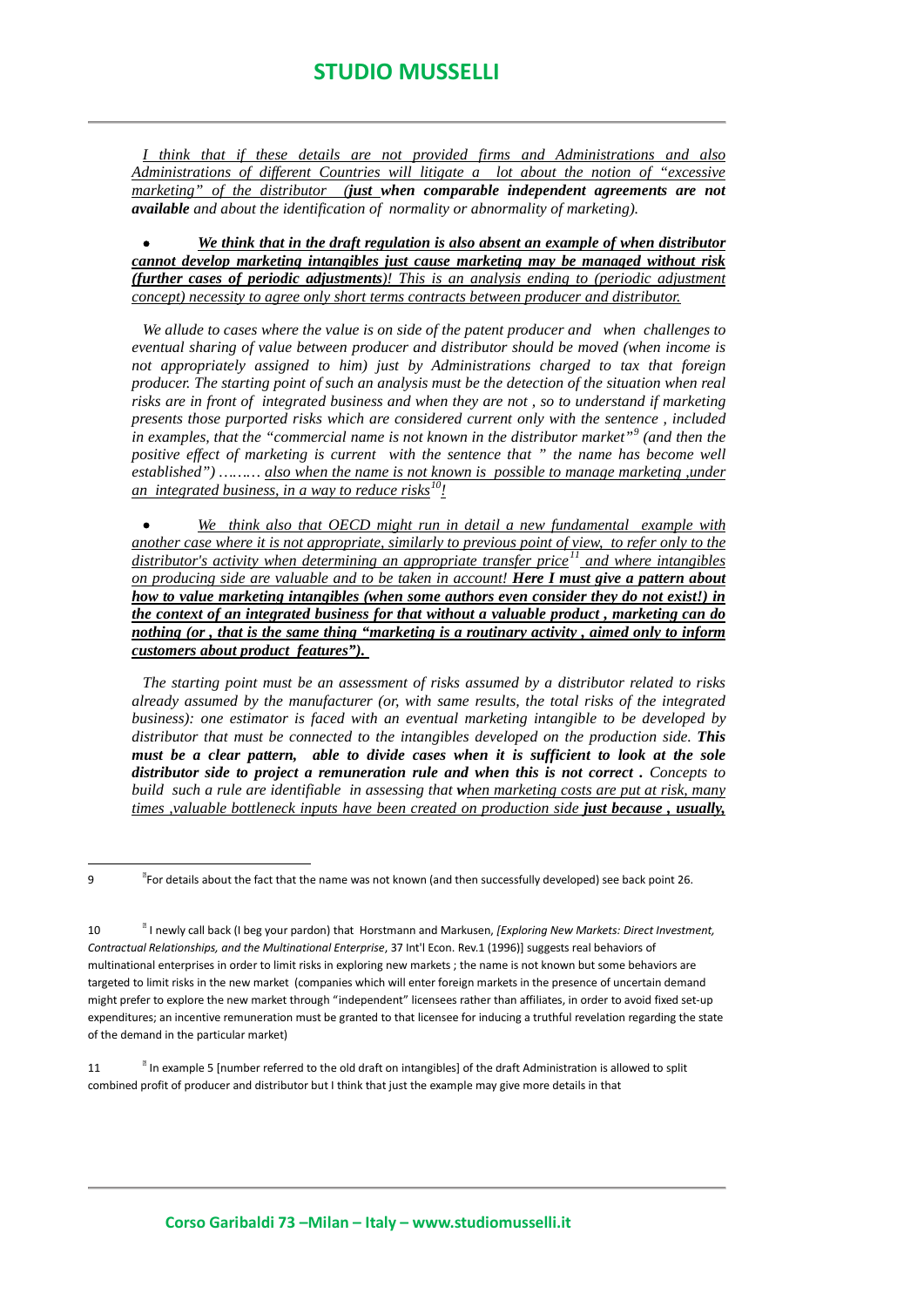*marketing is performed at the end of whole investment process and when the market value of the output is going to be disclosed.*

*This is the sole way to have coherence between the implied profit allocation rule included in Guidelines and the case at focus!*

 *Profits (or losses) , in an integrated business, are due to "uncertainty and risks " , and are generated by the fact that resources are to be committed before of having information about output value[12](#page-6-0) and so when time for having disclosed the output value is short (marketing at the end of investment process) most of risks are to be supposed , at that moment, over[13](#page-6-1).* 

*I repeat that the rule above is also the model to share integrated profits between associated units that is implied in OECD Guidelines current text , and that I am able to derive from best method rule (and other parts of Guidelines) ; if I want to change this rule and to apply another one I might explain and motivate the change to have coherence between specific rule and general principles.*

*Details about the right way to proceed provided in an example would have the sense of giving certainty with a safe behaviour (for firms and Administrations) by some simplifying assumptions ; the target is just to allow a solution in difficult cases when available data do not consent a more rigorous analysis ; that rigorous analysis is indeed a live option of Guidelines when available data consent it.*

*The example 5 [number referred to the old draft] correctly concludes (between allowed options) about a profit split , but without the details and concepts We drafted here this cannot be a secure guidance to avoid litigations and leaves open the way to unending discussions!*

On white paper on documentation we have some simple comments : it's quite impressive to see how Countries enforce documentation rules and how International "Organisation" (European Union , OECD , Association of Pacific Tax Administrators and so on ) try to level national rules ; the result is that it remains complicated for firms to understand what is really requested.

In any case We think OECD is now going to modify the rules on consequence of BEPS report and aiming to give answer to some "behaviours" of web firms we quoted at the beginning of these comments ; each Government is interested to know actual global tax level related to the whole integrated business of the group and to know how this level is reached , to say, where each subsidiary is located , what is the amount of taxes paid and if Tax heavens are involved.

This could be a real change in respect of previous rules but we think that problems are not on documentation side but on transfer pricing rules to be applied.

A simple example related to question we mentioned at the beginning of the paper for web businesses : where the profits are ? Are they located in selling markets on in producing -inventing companies jurisdictions? If we are able to answer that selling market companies perform routinary functions (also in compliance with OECD intangibles draft rules) why we have to know the whole group structure when the transfer pricing rule is frequently based on comparables of selling companies? There would be an excess of information (creating a burden for firms) while the taxing rule is quite simple and based on routinary comparables of selling companies. Maybe it's important to understand how marketing function is developed in the group structure but it is this kind of

<span id="page-6-0"></span> $\frac{12}{12}$ See J. Hines, *The Transfer Pricing Problem: Where the Profits Are*, NBER Working Paper w3538 (December 1990)

<span id="page-6-1"></span><sup>13</sup> - $^{\circ}$  Please consider that I use the term risk in the sense given by economics and so the fact that a risk is over means (simplifying) that a single result is possible (now near to be actual) , that may be positive result (a profit) but also a negative result (a loss).